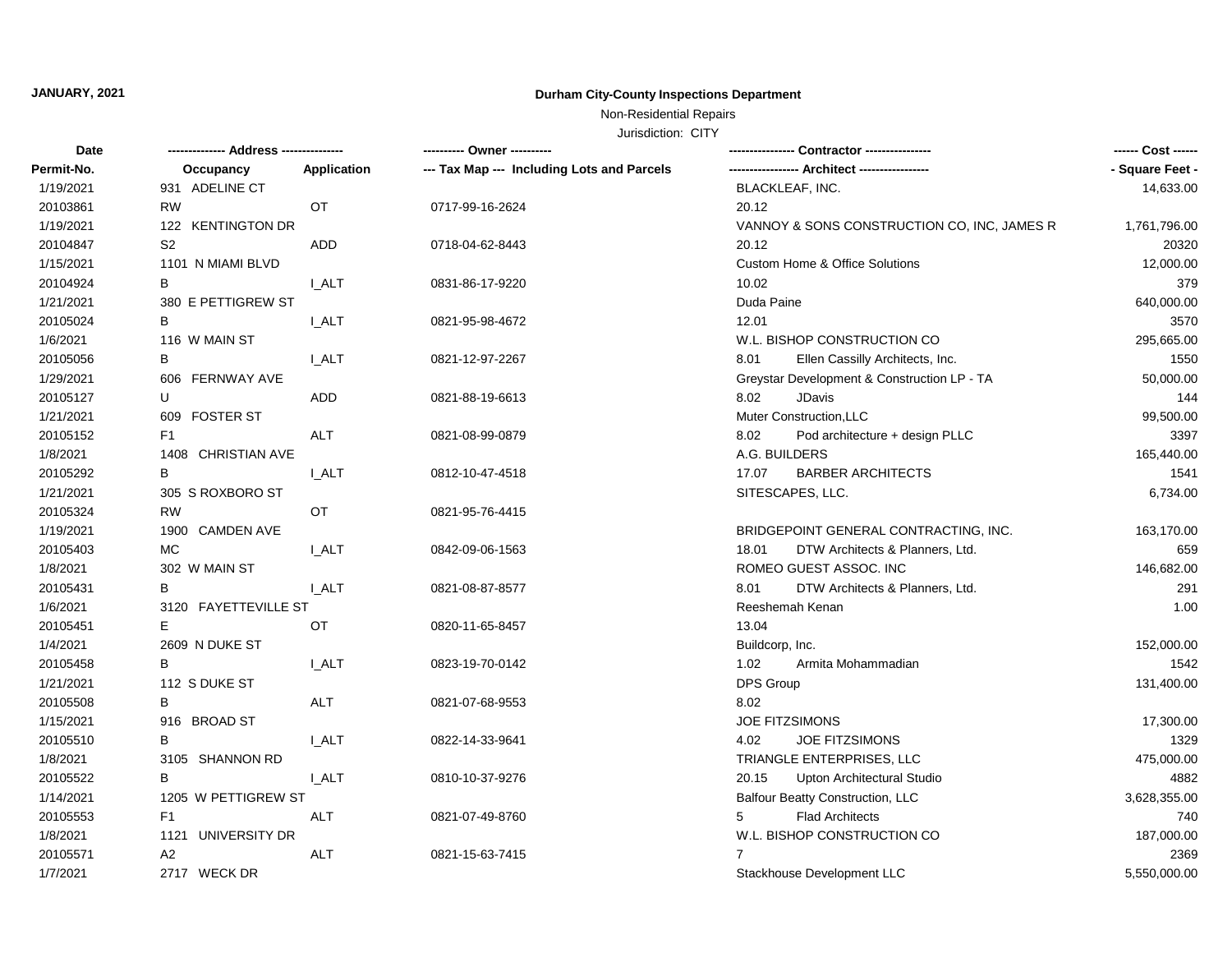## **JANUARY, 2021 Durham City-County Inspections Department**

## Non-Residential Repairs

Jurisdiction: CITY

| Date       | -------------- Address -------------- |              | ---------- Owner ----------                | - Contractor ----------------                     | ------ Cost ------ |
|------------|---------------------------------------|--------------|--------------------------------------------|---------------------------------------------------|--------------------|
| Permit-No. | Occupancy                             | Application  | --- Tax Map --- Including Lots and Parcels |                                                   | - Square Feet -    |
| 20105586   | B                                     | I_ALT        | 0749-03-43-6253                            | 18.05<br><b>Studio Forty</b>                      | 22000              |
| 1/15/2021  | 5001 S MIAMI BLVD                     |              |                                            | Command Construction Services, Inc.               | 408,300.00         |
| 20105609   | в                                     | I_ALT        | 0747-01-47-7215                            | <b>IS DESIGN</b><br>20.14                         | 12966              |
| 1/11/2021  | 812 MALLARD AVE                       |              |                                            | Ericsson, Inc.                                    | 28,650.00          |
| 20105650   | U                                     | <b>ALT</b>   | 0831-06-37-0602                            | 9                                                 |                    |
| 1/26/2021  | 1810 N ROXBORO ST                     |              |                                            | <b>LUCY BARBER</b>                                | 45,522.00          |
| 20105690   | <b>RW</b>                             | OT           | 0832-14-23-4854                            | 2                                                 |                    |
| 1/20/2021  | 359 BLACKWELL ST                      |              |                                            | McDowell & Jordan, LLC                            | 175,000.00         |
| 20105703   | A2                                    | <b>I_ALT</b> | 0821-12-86-4216                            | 12.01<br><b>Linton Architects</b>                 | 4172               |
| 1/28/2021  | 2500 MERIDIAN PKWY                    |              |                                            | <b>CWB Contracting, LLC</b>                       | 440,000.00         |
| 20105709   | A <sub>2</sub>                        | <b>I_ALT</b> | 0738-01-16-4841                            | 20.14<br><b>ORA Architecture</b>                  | 4039               |
| 1/19/2021  | 2520 MERIDIAN PKWY                    |              |                                            | SIMON ROOFING & SHEET METAL                       | 18,894.04          |
| 20105729   | В                                     | C_ROOF       | 0738-01-06-1745                            | 20.14                                             | 870                |
| 1/14/2021  | 47 NATIONAL WAY                       |              |                                            | CRB BUILDERS LLC                                  | 110,000.00         |
| 20105744   | F <sub>1</sub>                        | <b>ALT</b>   | 0748-65-97-7227                            | <b>CRB Engineers</b>                              | 2560               |
| 1/12/2021  | 460 S DRIVER ST                       |              |                                            | <b>GARRETT BUILDERS LLC</b>                       | 50,000.00          |
| 20105825   | в                                     | <b>RP</b>    | 0831-19-51-7745                            | 10.01                                             | 460                |
| 1/7/2021   | 458 S DRIVER ST                       |              |                                            | <b>GARRETT BUILDERS LLC</b>                       | 50,000.00          |
| 20105826   | в                                     | <b>RP</b>    | 0831-19-51-7745                            | 10.01                                             | 1628               |
| 1/7/2021   | 456 S DRIVER ST                       |              |                                            | <b>GARRETT BUILDERS LLC</b>                       | 50,000.00          |
| 20105827   | в                                     | <b>RP</b>    | 0831-19-51-7745                            | 10.01                                             | 2080               |
| 1/15/2021  | 1820 N MIAMI BLVD                     |              |                                            | Salisbury & Moore Construction, Inc.              | 88,641.74          |
| 20105837   | U                                     | ALT          | 0832-19-60-1950                            | 2                                                 |                    |
| 1/8/2021   | 2520 FAYETTEVILLE ST                  |              |                                            | Holcomb Demolition, Inc., Cecil                   | 1,000.00           |
| 21100017   | A <sub>3</sub>                        | DEM          | 0820-12-87-6417                            | 13.03                                             | 2841               |
| 1/12/2021  | 2415 PRESIDENTIAL DR                  |              |                                            | <b>EDIFICE INC</b>                                | 448,189.00         |
| 21100046   | в                                     | I ALT        | 0749-04-71-4737                            | 20.14<br>Edifice, LLC                             | 3127               |
| 1/19/2021  | 404 HUNT ST                           |              |                                            | Brookwood Construction, LLC                       | 25,287.00          |
| 21100069   | B                                     | <b>I_ALT</b> | 0821-08-89-6064                            | 8.02<br>Gestalt Architecture and Design           | 4420               |
| 1/28/2021  | 4520 S ALSTON AVE                     |              |                                            | J's Electric Inc                                  | 174,570.00         |
| 21100081   | F1                                    | I_ALT        | 0738-03-23-8212                            | <b>BARBER ARCHITECTS</b><br>20.14                 | 3152               |
| 1/20/2021  | 220 W GEER ST                         |              |                                            | GATEWAY BUILDING COMPANY                          | 41,437.00          |
| 21100092   | A3                                    | <b>ADD</b>   | 0832-17-00-2346                            | $\overline{2}$<br>Ellen Cassilly Architects, Inc. | 1890               |
| 1/26/2021  | 200 E MAIN ST                         |              |                                            | RESOLUTE BUILDING CO                              | 8,410,000.00       |
| 21100099   | В                                     | <b>I_ALT</b> | 0821-12-96-7612                            | <b>DTW Architects</b><br>8.01                     | 39095              |
| 1/25/2021  | 370 JACKSON ST                        |              |                                            | Brookwood Construction, LLC                       | 719,969.00         |
| 21100106   | B                                     | COO          | 0821-77-44-8143                            | Phillips Architecture, PA                         | 4728               |